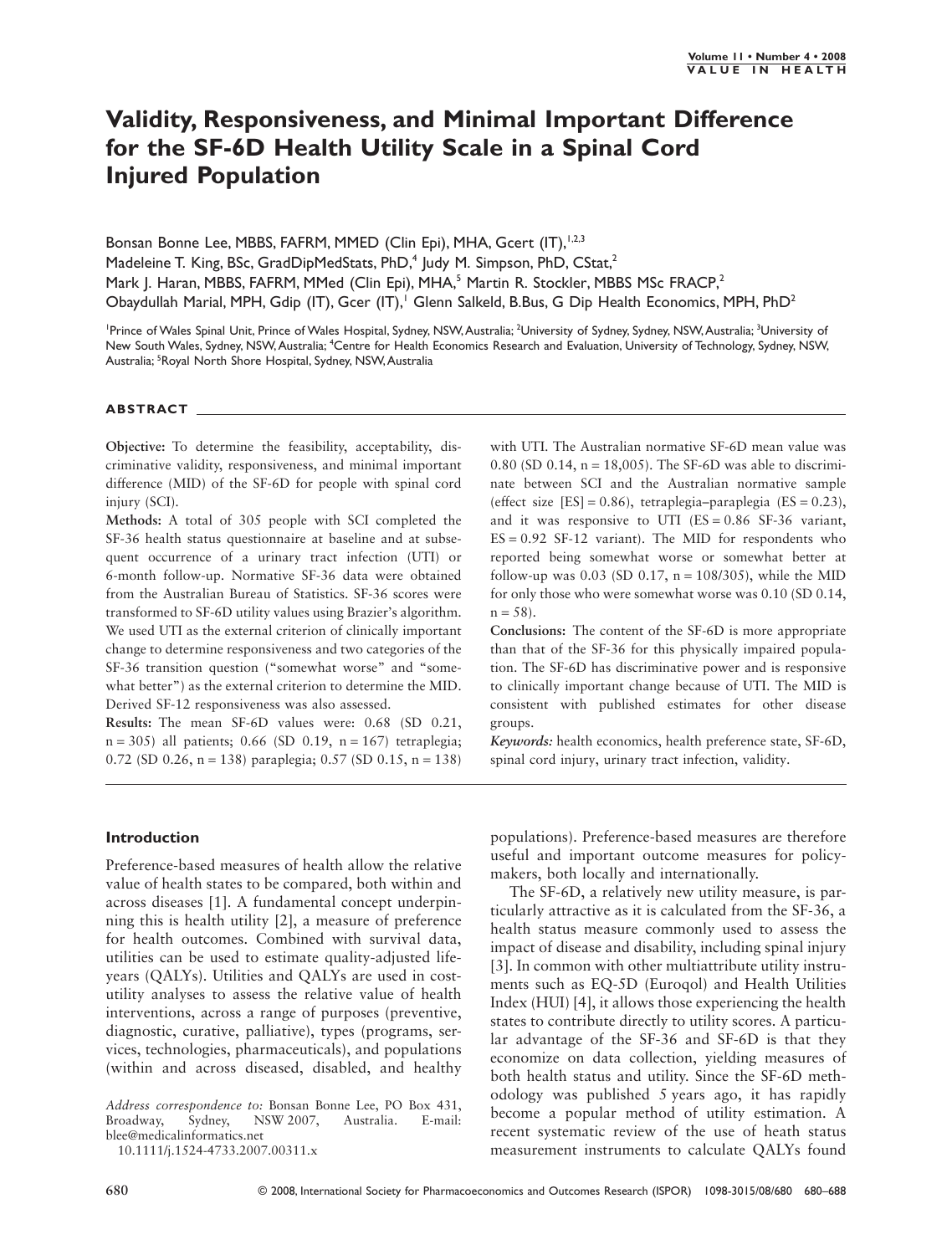that, despite its contemporary origin, the SF-6D accounted for 5% of the instruments used [5].

The SF-6D is a utility measure based on a sixdimensional health state classification. It is derived from a subset of 11 SF-36 questions covering the dimensions of Physical Functioning, Role Limitation, Social Functioning, Pain, Mental Health, and Vitality. It allows a possible 18,000 health states to be defined. A survey (involving SF-6D, ranking, and standard gamble) of 249 health states defined by the SF-6D was valued by a representative sample of the UK general public ( $n = 611$ ). Econometric methods were then used to determine a model for predicting the standard gamble scores generated by the valuation survey [6]. Brazier et al. have shown that the SF-6D is a viable alternative preference measure [6]. It can be derived from either the SF-36 [6] or the shorter SF-12 [7]. It has been suggested that the SF-6D may be more sensitive than the EQ-5D, especially for mild–moderate health issues [6]. Limitations and outstanding issues with the SF-6D include whether it compromises the richness of the original SF-36 [6] and whether it is less sensitive when used in poorer health states [6,8,9]. It is therefore important that additional validation studies are performed in different populations and settings. The present article describes such a validation in an Australian population with spinal cord injury (SCI), most of whom were living in a general community setting.

The minimal important difference (MID) allows clinicians to determine whether a change observed on a self-reported health rating scale is meaningful or trivial. It has been defined as the smallest difference in score that the patient perceives as beneficial [10]. For our purposes, in the absence of significant side effects or cost barriers, this would lead to a change in clinical decision-making.

This article provides the first validation and MID values for the SF-6D in the SCI population. We assess the acceptability and appropriateness of the SF-6D for application in SCI, evaluate its discriminative ability, and determine its responsiveness to clinically important change. The external criterion used to define clinically important change is the occurrence of a urinary tract infection (UTI), a common comorbidity in this patient population group, with a reported incidence of 1.82 episodes per annum [11,12].

### **Methods**

Data were collected during the Spinal-Injured Neuropathic Bladder Antisepsis randomized controlled trial [13]. Subjects were sampled from the New South Wales (State) Spinal Cord Injuries Database [14] and related databases of two major teaching hospitals. Inclusion criteria were: SCI with neurogenic bladder; stable bladder management; absence of serious renal

pathology; not taking antibiotics at enrollment; and absence of symptoms of a UTI at enrollment. Between November 2000 and August 2002, 543 eligible patients (predominantly community dwelling) were invited to participate in the study, of whom 305 (56%) agreed. Characteristics of the sample and reasons for nonparticipation are reported elsewhere [13].

Subjects completed the SF-36 at enrollment and again on development of UTI. If no UTI was experienced, a repeat SF-36 was completed at 6-month follow-up. Subjects completed the SF-36 by self-report with a research officer present, or by self-report via mail. Incomplete responses or inconsistencies were clarified by direct inquiry. Interpreters and physical assistance were used where necessary.

The SF-6D utility and dimensional scores were derived from SF-36 responses using Brazier's algorithm [6]. The domains and SF-36 items [15] used to construct the SF-6D were: Physical Functioning (items 3a, 3b, and 3j); Role Limitation due to physical problems (item 4c) and Role Limitation due to emotional problems (item 5b); Social Functioning (item 10); both bodily pain items (items 7 and 8); Mental Health (items 9b and 9f); and Vitality (item 9e). To explore whether the SF-12 version of the SF-6D differed in responsiveness from the full SF-36 version, SF-6D utility scores were recalculated using the Brazier SF-12 algorithm [7] for the responsiveness analysis.

Acceptability and appropriateness were assessed in terms of feasibility and content validity. Practical difficulties in the use of the SF-36 or content issues identified by subjects, research assistants, or authors during administration were recorded. Ceiling and floor effects for each SF-6D domain were examined by neurological level of injury (tetraplegia vs. paraplegia) [16].

Discriminative validity was assessed with crosssectional comparisons of mean SF-6D utility and dimensional scores, externally by comparing the SCI patients with Australian normative data, and internally by comparing various subgroups of the SCI patients. Normative Australian SF-36 data were from 18,005 respondents in the Australian Bureau of Statistics National Health Survey of 1995 [17]. Means and standard deviations for normative and sample data were adjusted to fit the age and sex distribution of the Australian population using direct standardization [18].

Internal cross-sectional comparisons were based on a priori hypotheses made by three experts, one in rehabilitation medicine (BL) and two in quality-of-life research (MK, MS), who independently ranked their expectations about the size and direction of differences in SF-36 scales between groups defined by six clinically relevant variables. When applied to the single SF-6D index score, these led to six a priori hypotheses about the derived utility scores: that more (vs. less) extensive neurological level, more (vs. less) completeness of